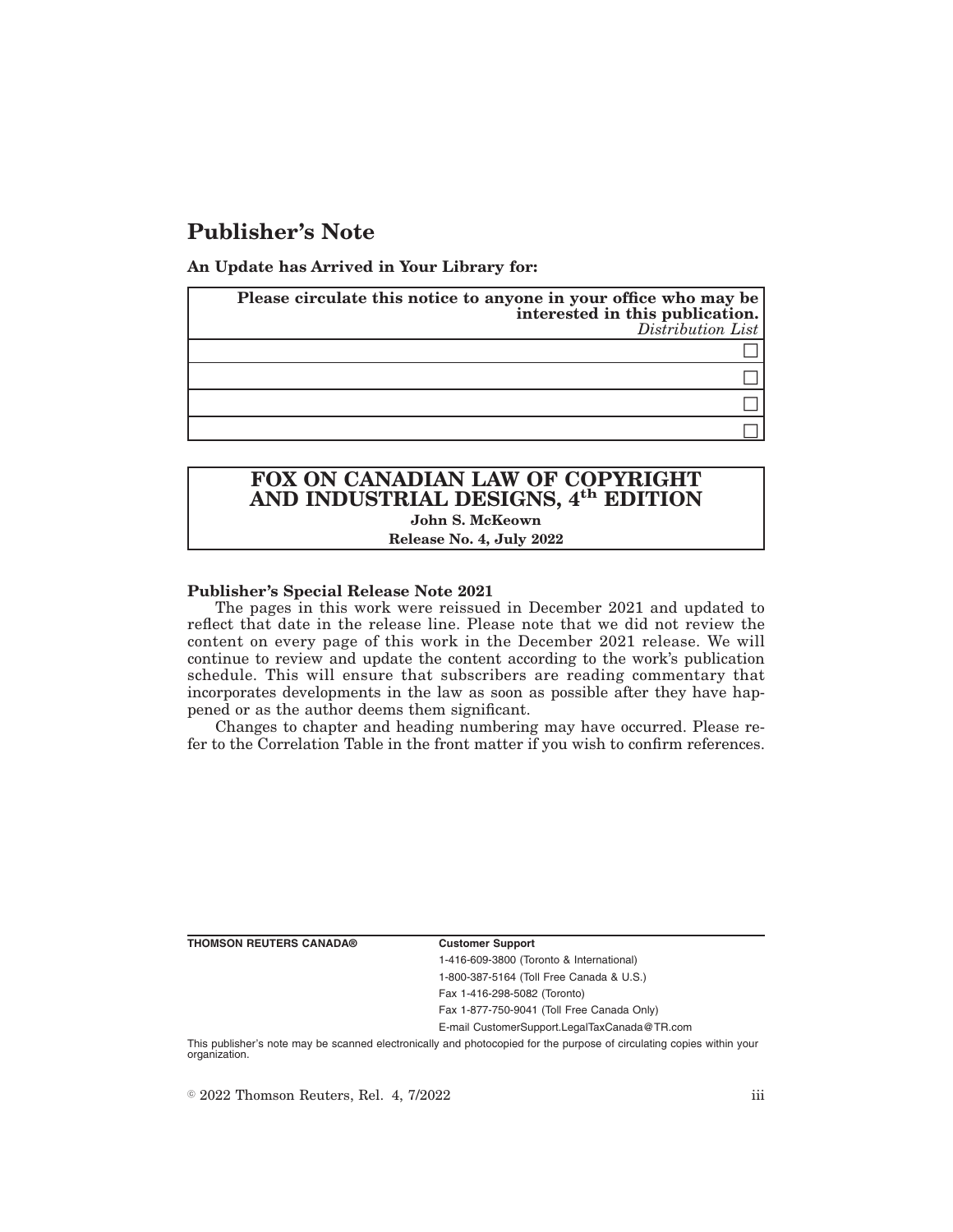This comprehensive statement of Canadian law and practice has been the bedrock of Canadian copyright research and argument for more than half a century.

This release features updates to case law and commentary in Chapters 21 (Infringement of Copyright), 24 (Civil Remedies for Infringement of Copyright), and 32 (Breach of Confidence).

# **Highlights**

- E **Infringement of Copyright Musical Works Producing or Reproducing a Substantial Part of the Work —** concerning unconscious reproduction of a musical work: *Sheeran v. Chokri Musical*, [2022] EWHC 827
- E **Civil Remedies for Infringement of Copyright Libraries, Archives and Museums — Statutory Provisions —** Federal Court unreported decision. Motions for particulars, without a strong evidentiary basis to persuade the court that the defendant cannot plead over, are to be discouraged: *Sony Music Entertainment Canada Inc. SUVA Beauty Inc.*, Doc. T-1256-21 Federal Court unreported decision (January 31, 2022)
- E **Civil Remedies for Infringement of Copyright Machines Installed in Educational Institutions, Libraries, Archives and Museums — Statutory Provisions —** Cause of action estoppel applies if the following four conditions are shown:
	- i) there was a final decision of a court of competent jurisdiction in the prior action;
	- ii) the parties to the subsequent litigation were the parties to or in privy with the parties to the prior action;
	- iii) the cause of action in the prior action is not separate and distinct; and
	- iv) the basis of the cause of action in the subsequent action was argued or could have been argued in the prior action if the party bringing the subsequent action had exercised reasonable diligence.

*Wiseau Studio, LLC v. Harper*, 2022 FC 568

- E **Civil Remedies for Infringement of Copyright Ephemeral Recordings — The Activities Subject to the Exception —** The requirement to show a "extremely strong *prima facie* case" in the context of application for an *Anton Pillar* order has been replaced by a requirement to show a "strong *prima facie* case": *White (Beast IPTV) v. Warner Bros Entertainment Inc.*, 2022 FCA 34
- E **Civil Remedies for Infringement of Copyright —** *Anton Piller* **Orders — Solicitor-client Privilege —** where it is shown that an opposing party or its lawyers have had access to relevant confidential information that is protected by privilege, prejudice is presumed and the onus rests on the recipient of the information to rebut the presumption of prejudice. The recipient was unable to satisfy the onus and the action was stayed: *Continental Bank of Canada v. Continental Currency Exchange Canada Inc.*, 2022 ONSC 647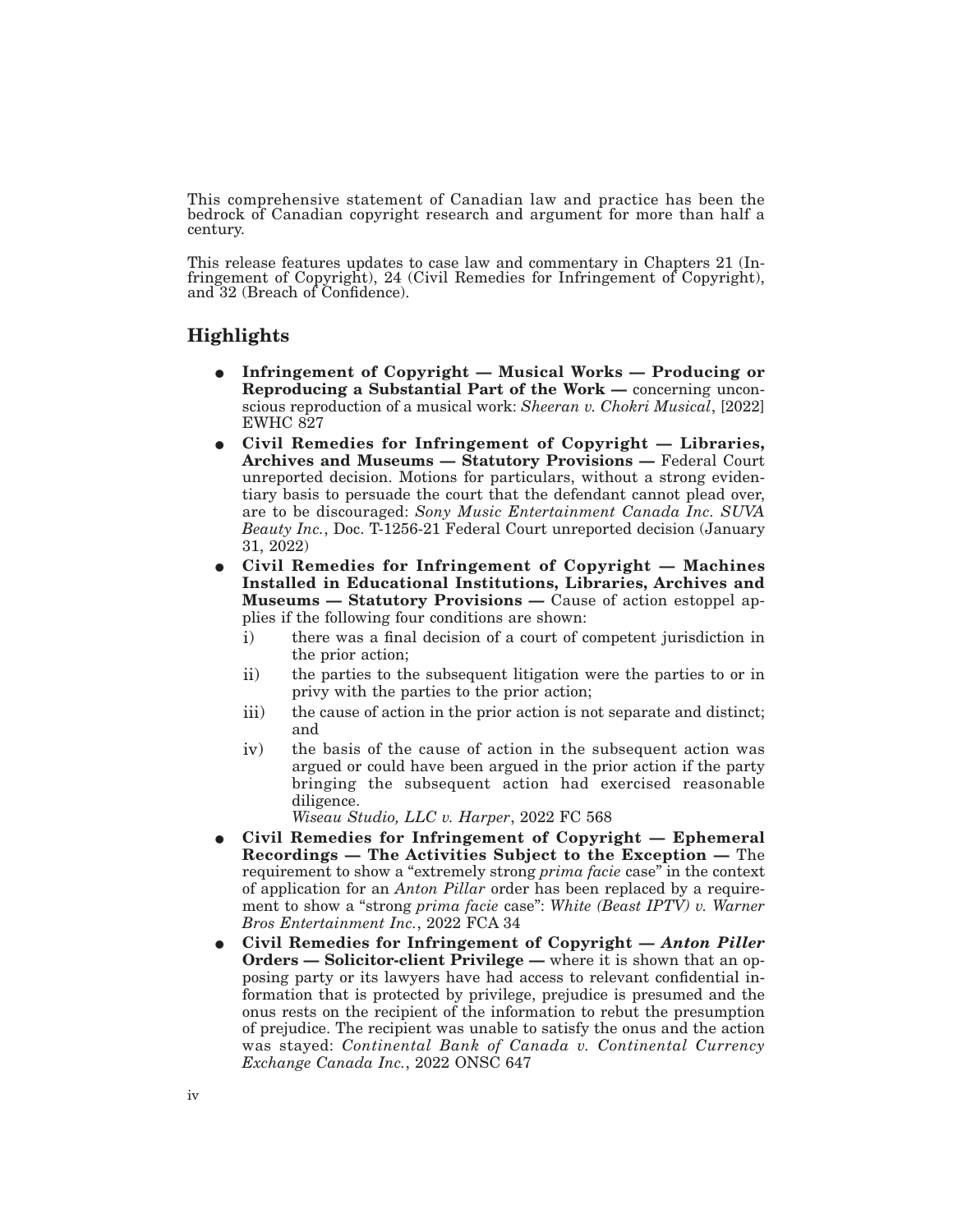E **Civil Remedies for Infringement of Copyright — Summary Proceedings — Summary Trial —** The respondent to a motion seeking summary trial can bring a motion to quash if it appears that the motion for summary trial has little merit but it is quite harmful in terms of the time and the expense it will cause. When brought early and dealt with quickly before time is wasted and the resources of the Court and the parties are squandered, such a motion can proactively advance the objectives of the Rules and stop harmful litigation conduct in its tracks. In this way, motions to quash are analogous to motions under the Rules concerning scheduling, case-management and the restraining of abuses of process.

On a motion for summary trial there is "no genuine issue for trial" where the judge has "the evidence required to fairly and justly adjudicate the dispute" on a summary basis, *i.e.*, where "the process (1) allows the judge to make the necessary findings of fact, (2) allows the judge to apply the law to the facts, and (3) is a proportionate, more expeditious and less expensive means to achieve a just result". A case should not proceed to trial unless there is a genuine issue that can only be resolved through the full apparatus of a trial: *ViiV Healthcare Company v. Gilead Sciences Canada, Inc.* 2021 FCA 122

- E **Civil Remedies for Infringement of Copyright Statutory Damages — The Amount of Statutory Damages when the Infringements Are for Commercial Purposes —** A copyright owner seeking statutory damages need not establish a link between the statutory damages sought and the damages suffered by it as a result of the infringement. The trial Judge stated she agreed with the principle that probable damages were not determinative and the use of such estimates in determining statutory damages was but one means of ensuring that any damages award is fair and proportionate. This was not in error and the appeal was dismissed: *2424508 Ontario Ltd. v. Rallysport Direct LLC*, 2022 FCA 24
- E **Breach of Confidence Copyright, Physical Ownership and Breach of Confidence —** The doctrine of breach of confidence is of fundamental practical importance because it can protect of confidential business information including trade secrets. Maintaining this protection is an important part of an intellectual property strategy. The relevant requirements of the doctrine relate primarily to maintain-

ing the confidentiality of the information. There are no specific requirements relating to the nature of the information to be protected, or limits to the term of protection.

E **Breach of Confidence — Confidentiality in Legal Proceedings— Confidentiality Orders Including Protective and Hybrid Orders —** The plaintiff brought a second action in the Ontario Superior Court of Justice after having brought an action in the Federal Court. The Ontario court granted a confidentiality order on the same basis as had been granted by the Federal Court and the Federal Court of Appeal in the earlier proceeding. The plaintiff's argument that the confidential information was in the public domain as a result of disclosure at trial in the Federal Court was rejected: *Mediatube Corp. v. Bell Canada*, 2022 ONSC 342

### John McKeown

Goldman Sloan Nash & Haber LLP 480 University Avenue, Suite 1600

 $\degree$  2022 Thomson Reuters, Rel. 4, 7/2022 v